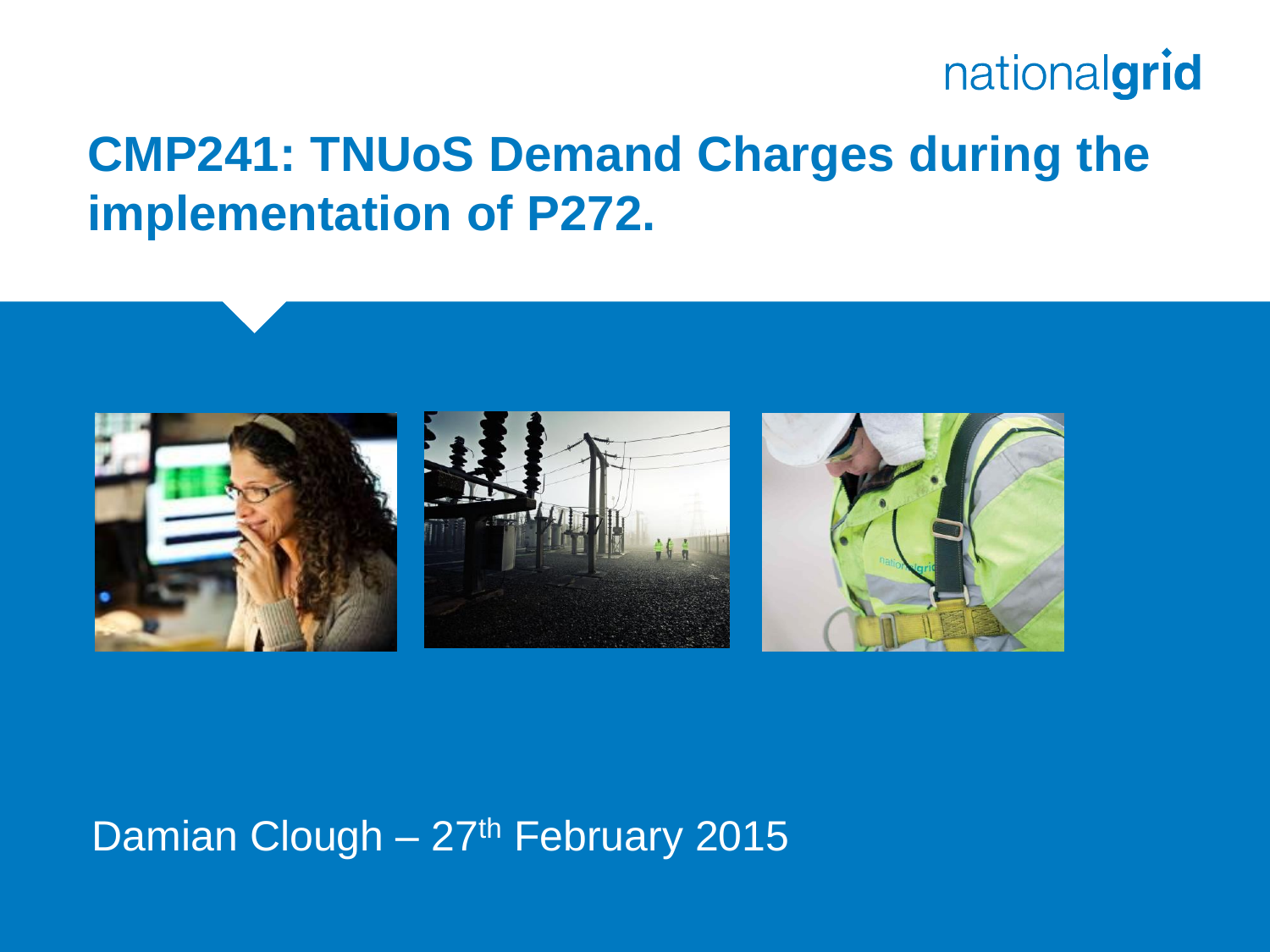#### **CMP241 Background**

- A meter is settled as Non Half Hourly (NHH) or Half Hourly (HH)
- **NHH** chargeable demand equals daily demand between 4-7pm for the whole year
- HH demand for charging purposes is average demand over the three Triad periods (November to end of February)
- P272 mandates that Profile Classes 5-8 are settled HH by April 1<sup>st</sup> 2016
- When meters are transitioned from NHH to HH within year they will receive a NHH charge plus a HH charge resulting in the liability being greater than if they were only NHH or HH settled for the whole year
- $\blacksquare$  The implementation of P272 will make a material impact on the Industry under the current TNUoS charging methodology
- Depending on the contract with the end consumer the Supplier will face increased liabilities or the end consumer will face increased bills
- This will lead to an over recovery paid for by Suppliers with this over recovery reducing future allowed revenues payable by all Transmission users
- Over and Under Recovery in this instance by certain Suppliers adjusts the future allowed revenues payable by **all** Suppliers **and** Generators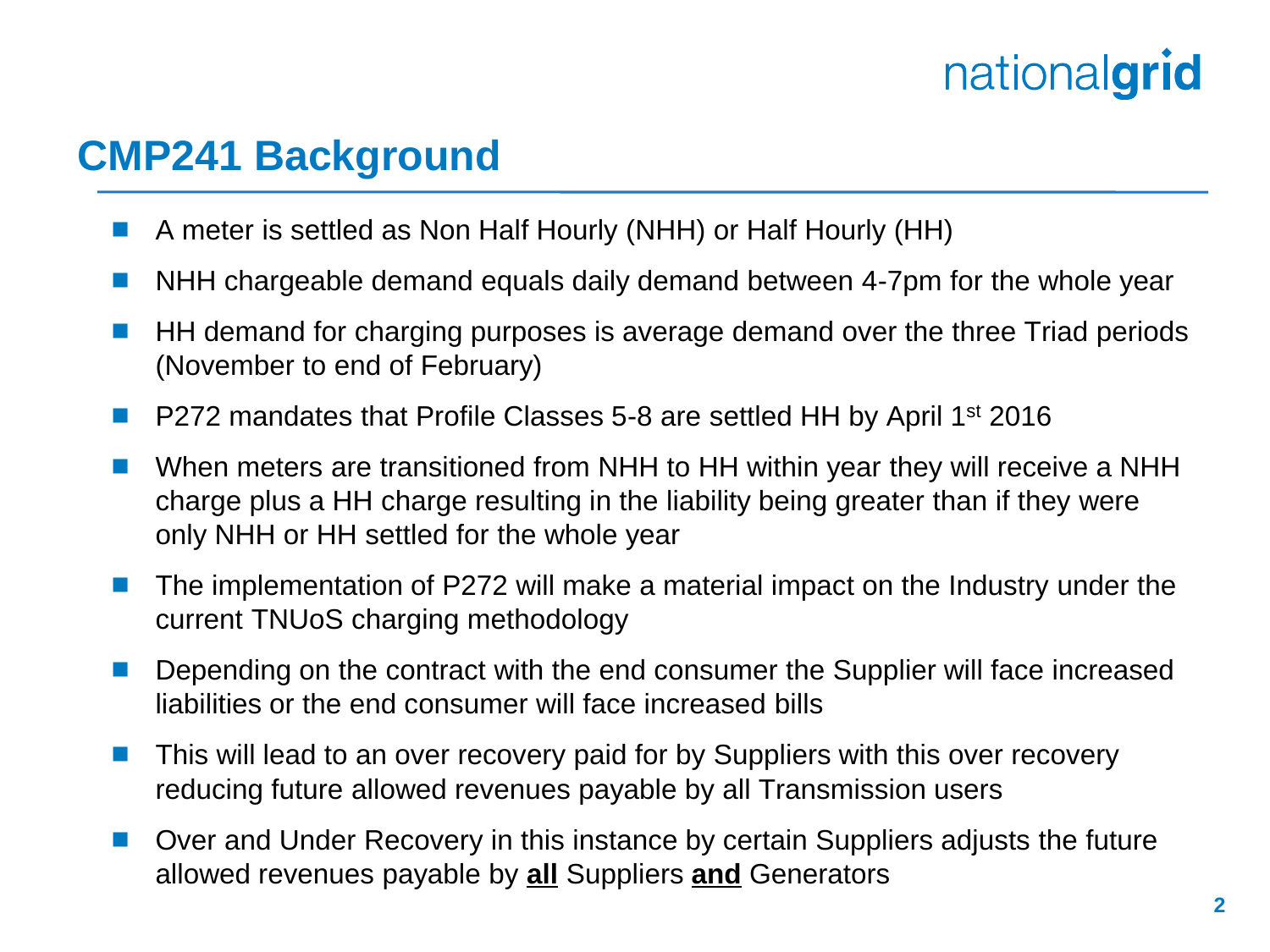#### **CMP241 Proposal**

- For the purposes of TNUoS demand charges all meters within Profile Classes 5-8 moving to Measurement classes E-G post 1st April 2015 will be settled as NHH for the **whole** charging year up until the implementation of P272
- This will avoid meters being settled and charged as both NHH and HH within a charging year thus increasing the demand liability
- Where consumers are being settled as HH before 1<sup>st</sup> April 2015 (and who would originally have been classed as Profile Class 5-8) we will settle those meters as HH but **only** if the Supplier provides us information before the reconciliation **and** tells us of its intentions before the start of the Triad season
- This will avoid existing HH settled consumers losing the benefits of being HH settled i.e. they actively Triad avoid
- Elexon will send National Grid a data file showing demand data for all Profile Classes 5-8 which will be used at reconciliation as well as any Supplier data provided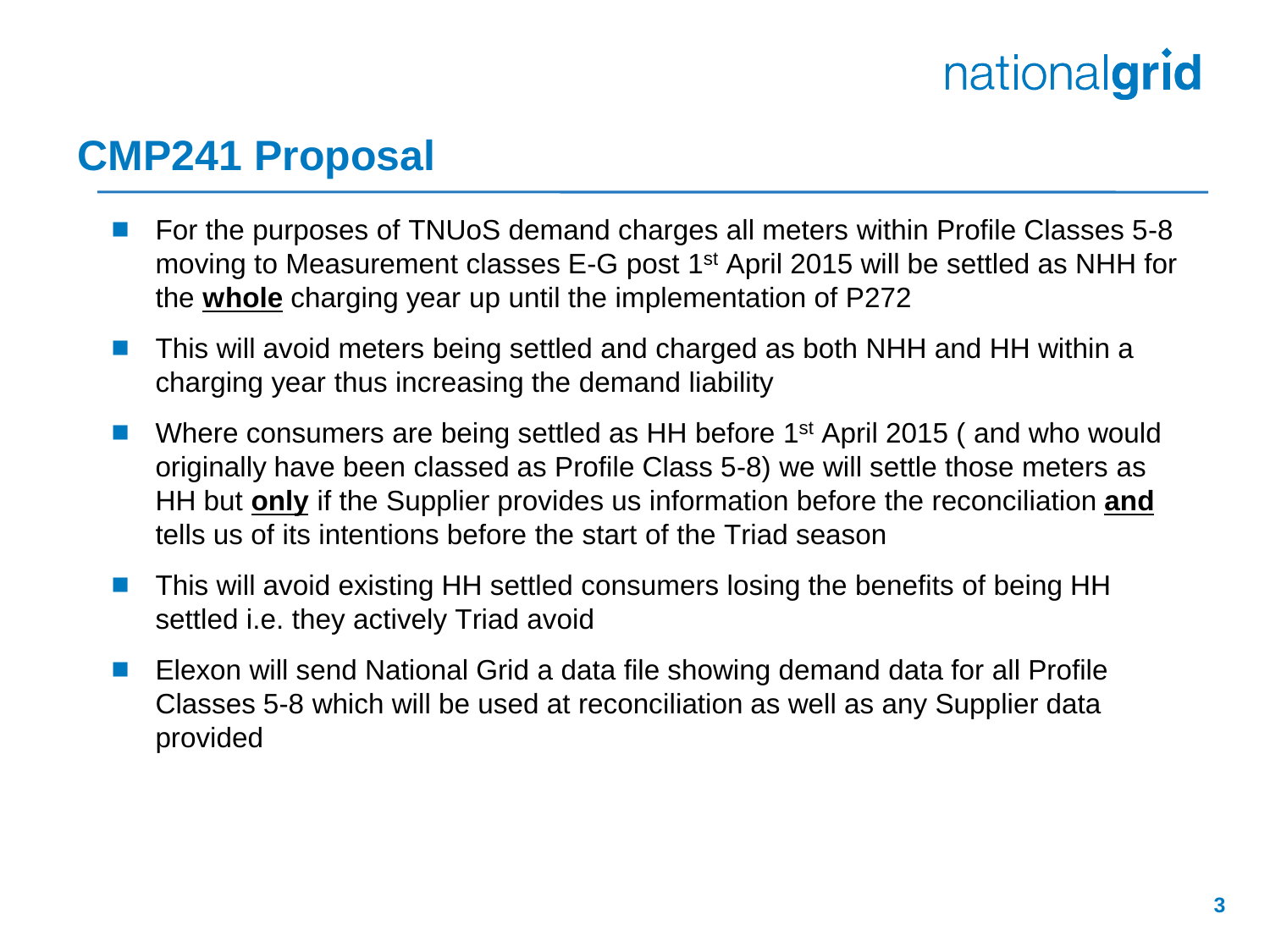#### **CMP241 Justification for Urgency**

- Suppliers are required to submit forecasts of annual demand for both HH and NHH (per demand zone). This creates a monthly liability
- If implementation is after the start of the year this will affect Supplier forecasts
- Suppliers need to forecast **annual** demand according to the CUSC and current methodology. They will be invoiced monthly based on these forecasts
	- Estimate that this will lead to Suppliers as a whole paying around £8m per month initially in overlapping charges
	- These overlapping charges will either be returned gradually over the year or as part of the reconciliation in July following the charging year (cashflow)
- The difference between forecast liability and actual liability per month affects the forecasting performance VAR. Incorrect forecasts impacts on credit requirement